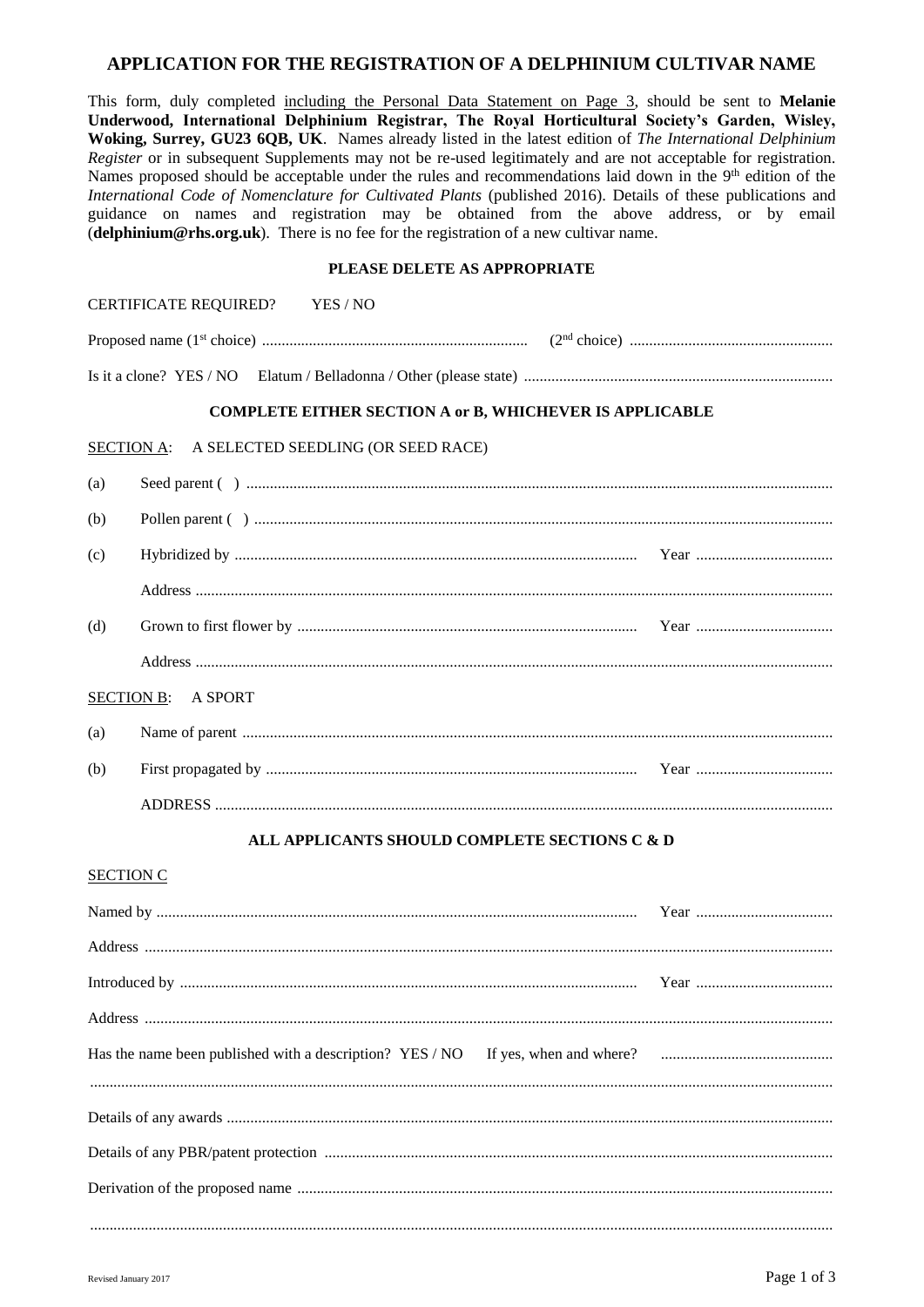# **SECTION D**

|                                      | edition was used: 1966 / 1986 / 1995 / 2001 / 2007 / 2015)                                    | DESCRIPTION (where possible colour references should be given from the RHS Colour Chart: please indicate which                                                                                                                                                                                                                                                                                                                                                                                                                                                                                                                          |
|--------------------------------------|-----------------------------------------------------------------------------------------------|-----------------------------------------------------------------------------------------------------------------------------------------------------------------------------------------------------------------------------------------------------------------------------------------------------------------------------------------------------------------------------------------------------------------------------------------------------------------------------------------------------------------------------------------------------------------------------------------------------------------------------------------|
|                                      |                                                                                               | Classed as (a) Tall (b) Medium (c) Short                                                                                                                                                                                                                                                                                                                                                                                                                                                                                                                                                                                                |
|                                      |                                                                                               |                                                                                                                                                                                                                                                                                                                                                                                                                                                                                                                                                                                                                                         |
|                                      |                                                                                               | Spikes (a) blunt (b) tapering to apex                                                                                                                                                                                                                                                                                                                                                                                                                                                                                                                                                                                                   |
|                                      |                                                                                               |                                                                                                                                                                                                                                                                                                                                                                                                                                                                                                                                                                                                                                         |
| Fls                                  | (a) single (b) semi-double (c) fully double                                                   |                                                                                                                                                                                                                                                                                                                                                                                                                                                                                                                                                                                                                                         |
|                                      |                                                                                               |                                                                                                                                                                                                                                                                                                                                                                                                                                                                                                                                                                                                                                         |
|                                      |                                                                                               |                                                                                                                                                                                                                                                                                                                                                                                                                                                                                                                                                                                                                                         |
|                                      |                                                                                               |                                                                                                                                                                                                                                                                                                                                                                                                                                                                                                                                                                                                                                         |
|                                      |                                                                                               |                                                                                                                                                                                                                                                                                                                                                                                                                                                                                                                                                                                                                                         |
|                                      |                                                                                               |                                                                                                                                                                                                                                                                                                                                                                                                                                                                                                                                                                                                                                         |
|                                      |                                                                                               |                                                                                                                                                                                                                                                                                                                                                                                                                                                                                                                                                                                                                                         |
|                                      |                                                                                               |                                                                                                                                                                                                                                                                                                                                                                                                                                                                                                                                                                                                                                         |
|                                      |                                                                                               |                                                                                                                                                                                                                                                                                                                                                                                                                                                                                                                                                                                                                                         |
| through electronic or printed media. | questions, please seek advice from the registrar.                                             | If possible, please supply a good colour image and a pressed specimen. These, with this form, will not only enable an<br>accurate description to be drawn up, but also provide a definitive record or 'standard portfolio' for future reference. The<br>copyright of any images will remain with the registrant. If you are not the copyright holder or have further<br>I confirm I am the copyright holder and agree to the International Cultivar Registration Authority for Delphinium making use<br>of these images for any scientific or educational purpose in relation to the registration and correct naming of plants, whether |
|                                      |                                                                                               |                                                                                                                                                                                                                                                                                                                                                                                                                                                                                                                                                                                                                                         |
|                                      |                                                                                               | THE PART OF THE FORM FOR THE USE OF THE REGISTRAR                                                                                                                                                                                                                                                                                                                                                                                                                                                                                                                                                                                       |
|                                      |                                                                                               |                                                                                                                                                                                                                                                                                                                                                                                                                                                                                                                                                                                                                                         |
|                                      | Registration of this delphinium has been accepted / has been postponed for the reason stated: |                                                                                                                                                                                                                                                                                                                                                                                                                                                                                                                                                                                                                                         |
|                                      |                                                                                               |                                                                                                                                                                                                                                                                                                                                                                                                                                                                                                                                                                                                                                         |